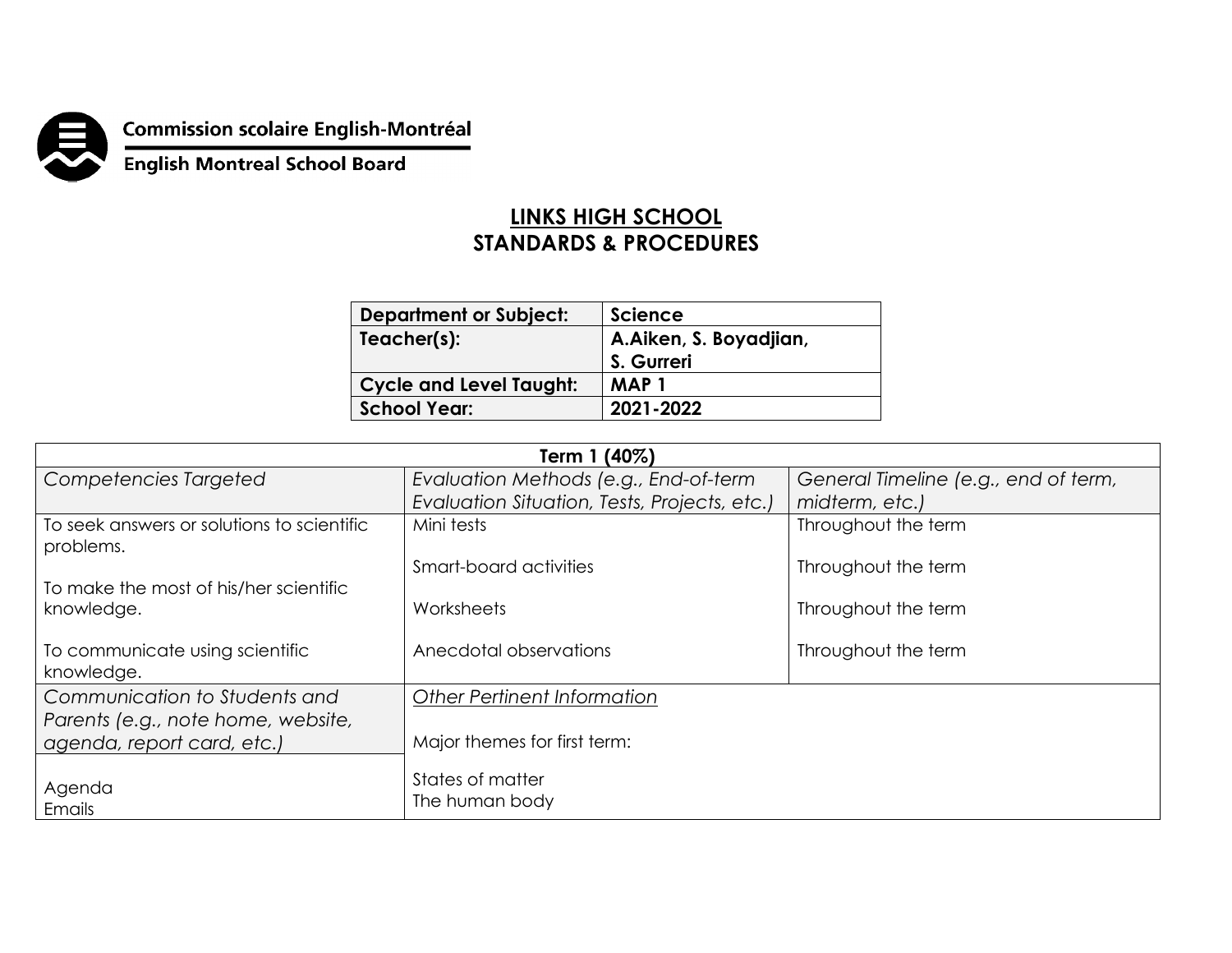| Report card               | Explore technology |
|---------------------------|--------------------|
| Progress Report           |                    |
| Individual Education Plan | Solar system       |
| Parent-teacher interviews |                    |
|                           |                    |